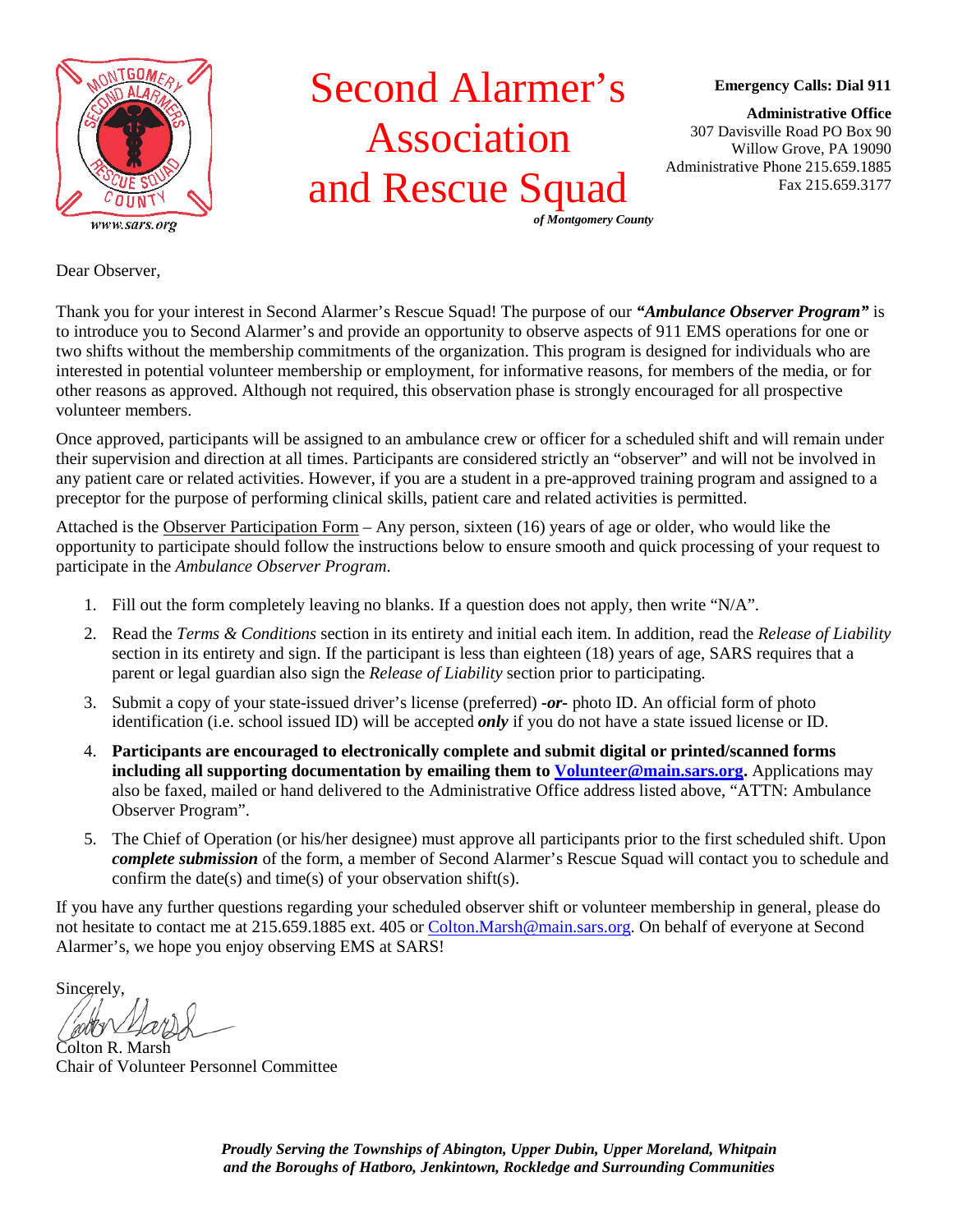

# **Second Alarmer's Rescue Squad**  *Ambulance Observer Program*

### **Observer Participation Form**

**Today's Date (MM/DD/YYYY)**

#### **PARTICIPANT INFORMATION**

| <b>First Name</b>                 | <b>Last Name</b>           |                         |                                                 |
|-----------------------------------|----------------------------|-------------------------|-------------------------------------------------|
|                                   |                            |                         |                                                 |
| <b>Street Address 1</b>           |                            | <b>Street Address 2</b> |                                                 |
|                                   |                            |                         |                                                 |
| City                              |                            | <b>State</b>            | <b>Zip Code</b>                                 |
|                                   |                            |                         |                                                 |
| Phone (000) 000-0000              | <b>Phone Type</b>          |                         | Date of Birth (MM/DD/YYYY)                      |
|                                   | O Mobile O Home O Business |                         |                                                 |
| E-mail Address (email@domain.com) |                            |                         | Are you eighteen (18) years<br>of age or older? |
|                                   |                            |                         | O Yes O No                                      |

## **EMERGENCY CONTACT INFORMATION**

| <b>First Name</b>                                             | <b>Last Name</b>                                                                  |                                                   | Relationship        |                                          |
|---------------------------------------------------------------|-----------------------------------------------------------------------------------|---------------------------------------------------|---------------------|------------------------------------------|
|                                                               |                                                                                   |                                                   |                     |                                          |
| Primary Phone (000) 000-0000                                  | <b>Phone Type</b>                                                                 | Secondary Phone (000) 000-0000                    |                     | <b>Phone Type</b>                        |
|                                                               | O Mobile O Home O Business                                                        |                                                   |                     | O Mobile O Home O Business               |
| <b>First Name</b>                                             | <b>Last Name</b>                                                                  |                                                   | Relationship        |                                          |
|                                                               |                                                                                   |                                                   |                     |                                          |
| Primary Phone (000) 000-0000                                  | <b>Phone Type</b>                                                                 | Secondary Phone (000) 000-0000                    |                     | <b>Phone Type</b>                        |
|                                                               | O Mobile O Home O Business                                                        |                                                   |                     | O Mobile O Home O Business               |
| Have you ever participated in the Observer Program before?    |                                                                                   | If "yes", list the previous date(s). (MM/DD/YYYY) |                     |                                          |
| O Yes O No                                                    |                                                                                   |                                                   |                     |                                          |
| What is the reason for participating in the Observer Program? |                                                                                   |                                                   |                     |                                          |
| O Potential Volunteer                                         | $O$ Media                                                                         |                                                   | O Student           |                                          |
| O Potential Employee                                          | O Education                                                                       |                                                   |                     |                                          |
|                                                               | How did you hear about Second Alarmer's Rescue Squad and/or the Observer Program? |                                                   |                     |                                          |
| O Website                                                     | O Annual Subscription Drive Mailer                                                |                                                   | O SARS Member: 2008 |                                          |
| $O$ E-mail                                                    | O Advertisement                                                                   |                                                   |                     | O Public Event: ________________________ |
| $O$ Mail                                                      |                                                                                   |                                                   |                     |                                          |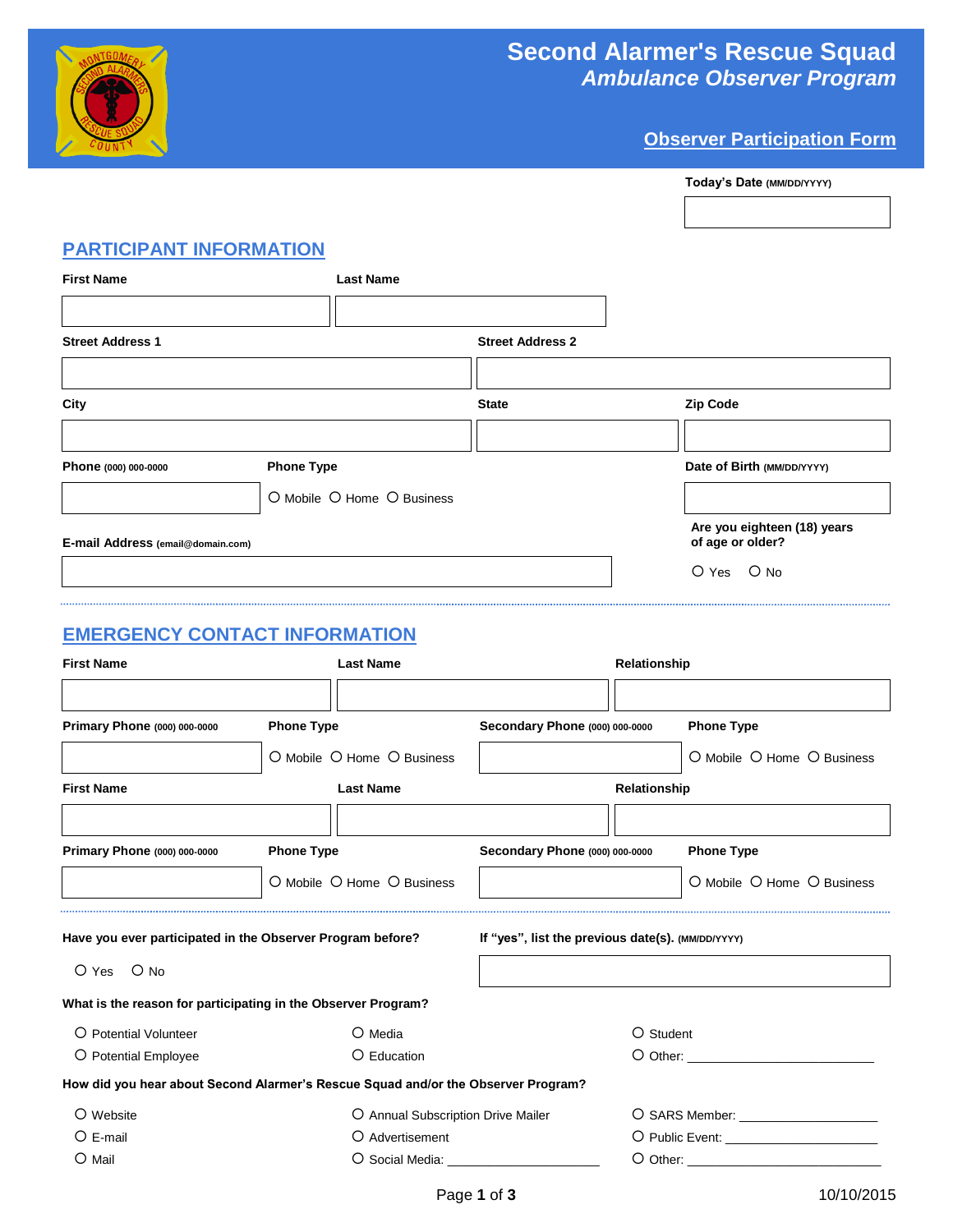# **Second Alarmer's Rescue Squad**  *Ambulance Observer Program*





#### **TERMS & CONDITIONS**

- 1. Only individuals with legitimate academic or professional interest in emergency medical services and public safety shall be allowed to participate in this program. The SARS Officer-in-Charge (OIC) has sole authority to determine legitimate interest and to refuse permission to participate.
- 2. The Observer shall be assigned to the specified station(s) and crew(s) on the specified date(s) and time(s) listed below. The Observer shall then remain under the supervision and direction of assigned crew and/or the SARS Corpsman-in-Charge (CIC) while on SARS property, in SARS apparatus and/or on emergency scenes.
- 3. The Observer shall be considered strictly an "observer" and shall not be involved in any patient care or related activities unless specifically directed to do so by the SARS OIC or ambulance crew.
	- a. If the Observer is a student participating in a pre-approved training program and assigned to a preceptor for the purpose of performing clinical skills, patient care and related activities is permitted. The student may only precept while under the direct observation of the assigned preceptor and may only function within his/her scope of practice. **At no point will the student be the sole provider for any patient.** *(Initial if applicable)*
- 4. The Observer shall remain out of the way of all emergency services personnel at the scene of an emergency and shall follow all directions given by the SARS OIC or ambulance crew.
- 5. Failure to comply immediately with directions given by the SARS OIC, CIC, or ambulance crew shall result in immediate expulsion from the Observer Program or immediate expulsion and failure of the enrolled course(s) for students participating in a pre-approved training program.
- 6. Due to the nature of the emergency calls EMS responds to, a potential exits for exposure to bloodborne pathogens, airborne pathogens, and/or body fluids. The Observer shall not be permitted to participate in the treatment/observation of patients when the CIC believes such treatment/observation would pose a risk for or cause an exposure to the Observer. In such cases, the Observer shall be secluded from the patient in whatever means the CIC deems most appropriate given the situation and circumstances of the call.
- 7. The Health Insurance Portability and Accountability Act (HIPAA) of 1996 is a federal regulation that governs how healthcare agencies gather, use, store, and disseminate information and data about patients. Because of the nature of EMS, the Observer will be exposed to confidential medical information. This information shall not be discussed or disclosed in any manor whatsoever. Any violation of this provision shall result in immediate expulsion from the Observer Program or immediate expulsion and failure of the enrolled course(s) for students participating in a pre-approved training program. **Any violation of HIPAA may result in civil and criminal penalties.**
- 8. The Observer shall make no statement(s) of any kind to the public, press, family, police, fire, rescue, EMS, etc. regarding information about the patient(s) or emergency call(s) in general without permission and approval from the Chief and/or President of the organization. All questions or concerns shall be directed to the SARS OIC or ambulance crew.
- 9. The Observer shall not take photographs of any kind on any emergency scene, including that from a cellular device.
- 10. The Observer shall wear clothing identifying "Second Alarmer's Rescue Squad" and that he/she is an "Observer". Otherwise, students participating in a pre-approved training program shall wear their program's approved attire.
- 11. The Observer shall wear clothing that acts as an appropriate layer of protection and covers an acceptable amount of exposed skin. Sturdy, work-type shoes or boots with no open toes or heels shall be worn in addition to any personal protective equipment, as appropriate, while on emergency calls.
- 12. The Observer shall wear a seat belt at all times while the apparatus is in motion and shall wait until the apparatus comes to a complete stop and the CIC gives permission to exit the apparatus.
- 13. Participation in the Observer Program is a privilege that can be revoked at any time. Participants are encouraged to observe all possible aspects, ask questions, and learn more about EMS. Be reminded that participants are guests of SARS. Please show appropriate decorum and respect for SARS members, facilities, apparatus, and equipment.

*Directions: Participant should initial in the respective column after reading and understanding each item listed.*